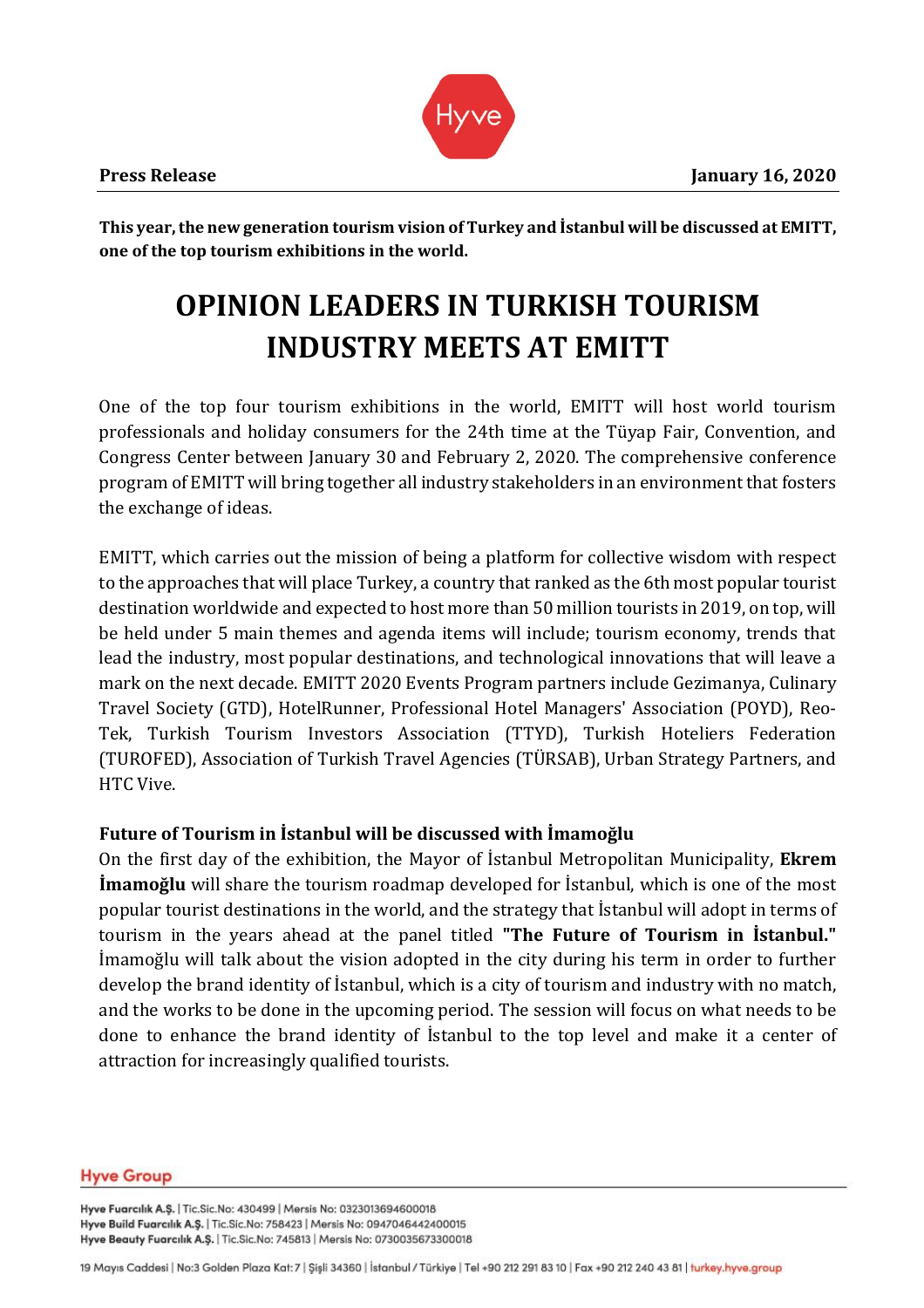

# **What is ahead in the 2020 season in terms of the Turkish tourism industry?**

Ranked among the top 10 tourism destinations with the cities of İstanbul and Antalya, Turkey hosted 48 million 46 thousand 732 visitors in the first 11 months of 2019, according to data from the Ministry of Culture and Tourism. Industry leaders will share their predictions and expectations with regards to 2020 tourism vision of Turkey, which still ranks 6th in terms of visiting by tourists according to December 2019 data from The World Tourism Organization (UNWTO), in the panel titled **"Presidents' Forum: Opinion Leaders Announce Their Predictions for Tourism in 2020"** that will be moderated by **Bahattin Yücel**, the Minister of Tourism of the 54th Government of Republic of Turkey.

President of **TTYD Oya Narin**, the Chairman of **TÜROFED Sururi Çorabatır** and the Chairman of The Association of Turkish Travel Agencies **(TÜRSAB) Firuz Bağlıkaya** will share information on Turkey's brand perception, strategies for attracting qualified tourists, and popular markets.

## **'Made in Turkey' in Tourism**

One of the new trends among the rising trends in the global tourism industry is the approach in which tourists integrate with local culture in the regions they visit and live like local people. Being familiar with this kind of tourism, Turkey is a step ahead in the competition with the world in this regard. In the panel 'Made in Turkey in Tourism", moderated by Futurist **Cem Kınay**, who suggests a unique branding approach by combining technology and marketing; Author, Consultant **Fatoş Karahasan**, Brand Architect **Ömer Şengüler**, and Chef **Vedat Başaran** will discuss the extent the branding activities can potentially reach when supported by technology and the correct codes for the promotion of the country.

As in every year, EMITT – East Mediterranean International Tourism & Travel Exhibition, which is preparing to host foreign visitors and tourism professionals at a record level in its 24th edition, achieved a great success last year by hosting 5,620 exhibitors and 57,470 visitors from 94 countries. This year as well, the visitors of the exhibition will be able to get information about alternative holiday packages, reasonably priced cultural tourism routes, and new international destinations offering payment advantages. For detailed information about EMITT, all you have to do is to visit the address of [www.emittistanbul.com](about:blank)

## **About Hyve Group**

Hyve Group is an international exhibition company that organizes more than 120 events in the world with 17 global offices in 14 countries with more than 1,000 experienced personnel. Hyve Group is a next-generation global events business whose purpose is to create unmissable events, where customers from all corners of the globe share extraordinary moments and shape the industry innovation. Hyve Group plc was announced as the new brand name of ITE Group plc in September 2019, following its significant transformation under the Transformation and Growth (TAG) program. Our vision is to create the world's leading portfolio of content-driven, must-attend events delivering an outstanding experience and ROI for our customers. In Turkey; Hyve Group organizes the leading exhibitions of Turkey in the industries of construction (**Yapı –Hyve Group** 

Hyve Fuarcılık A.Ş. | Tic.Sic.No: 430499 | Mersis No: 0323013694600018 Hyve Build Fuarcılık A.Ş. | Tic.Sic.No: 758423 | Mersis No: 0947046442400015 Hyve Beauty Fuarcılık A.Ş. | Tic.Sic.No: 745813 | Mersis No: 0730035673300018